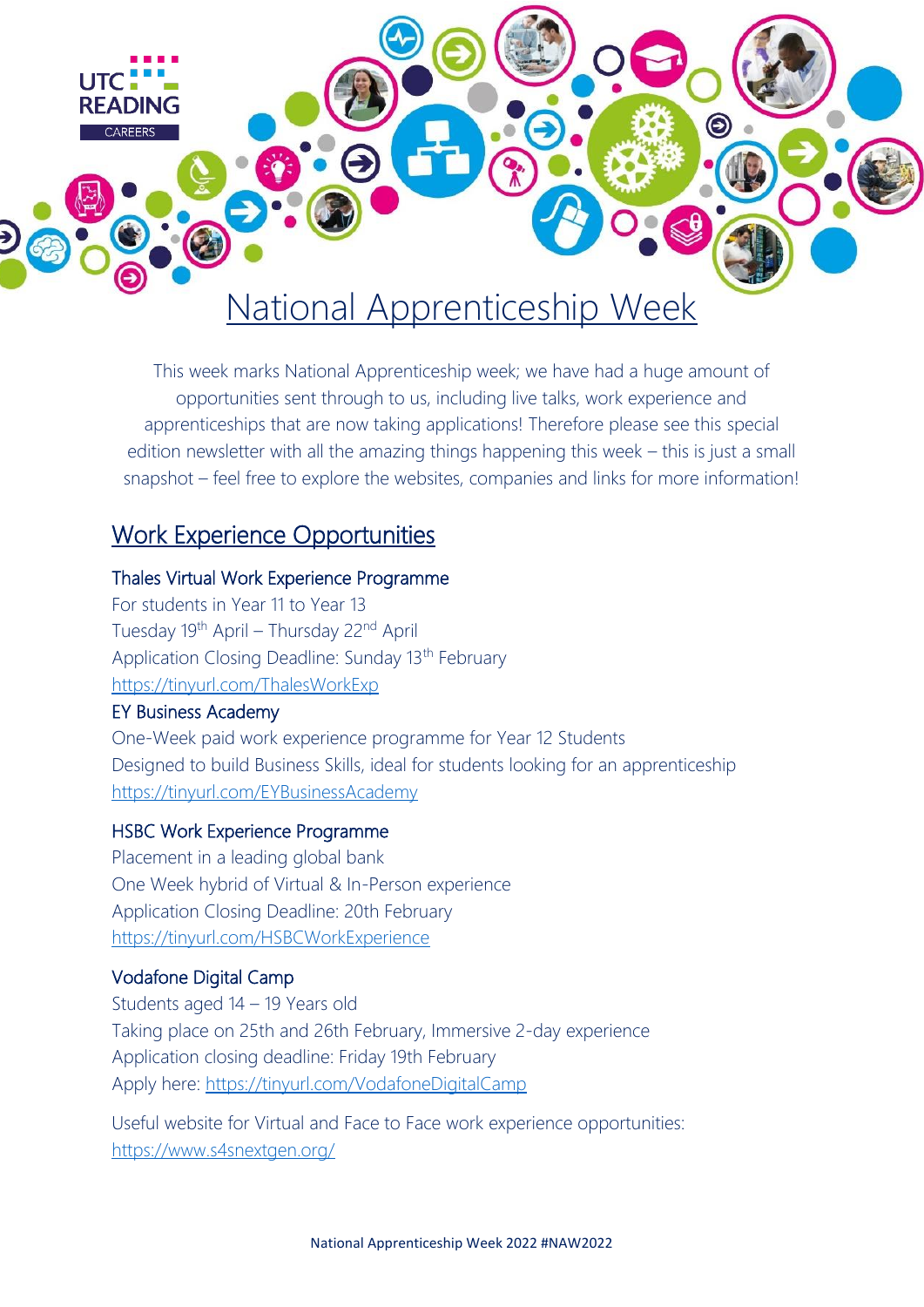# Careers Talks

### Springpod Virtual Careers Fair

Sign up for a range of talks from companies such as Jaguar Land Rover, Pepsi and Kier [Apprenticeship Virtual Careers Fair by Springpod](https://apprenticeships.springpod.co.uk/?utm_source=campus&utm_medium=email&utm_campaign=apprenticeships&utm_term=apprenticeships_vacf&utm_content=apprenticeships_vacf_cc_1feb22)

### Career Map Employer Insights

Exclusive live events giving insights into some of the biggest apprenticeship employers Upcoming Events – [National Apprenticeship Week](https://www.nationalapprenticeshipweek.co.uk/events/list/?utm_source=Careermap+email&utm_medium=generic&utm_campaign=NAW2022)

Pathway CTM; Opportunities for Virtual Work Experience, Live Talks, Myth Busting Apprenticeship Videos and Q&A Drop in Sessions! Events - [Pathway CTM](https://pathwayctm.com/events/)

Useful website for Virtual Talks & Broadcasts: <https://www.speakersforschools.org/inspiration/vtalks/>

# Apprenticeship Opportunities

### EY Business Apprenticeships

3 – 5 Year Programmes in many different disciplines <https://tinyurl.com/EYBusinessApprenticeship>

## EY Degree Apprenticeships

3 – 4 Year programmes with a Technology Focus <https://tinyurl.com/EYDegreeApprenticeship>

## AWE Level 3 – Level 6 Degree Apprenticeships

Available in a vast range of disciplines; Civil Engineering, Nuclear Engineering, Manufacturing, Explosives Technician, Quality Inspectors, Electrical, IT, Business and more! <https://tinyurl.com/AWEApprenticeships>

## Fujitsu Level 3 – Level 6 Degree Apprenticeships

Available in Digital Marketing, Data Analyst, Project Management and Accounting <https://tinyurl.com/FujitsuApprenticeships>

## The Government Economic Service Degree Apprenticeship

Application Deadline: Monday 14th February <https://tinyurl.com/GovApprenticeship>

### Virgin Media Level 4 Apprenticeships

Available in a range of disciplines from Project Management, Business, Cyber Security, Digital Marketing and Planning [Apprenticeship Schemes -](https://careers.virginmedia.com/future-careers/apprenticeships/apprenticeship-schemes/) Virgin Media Careers